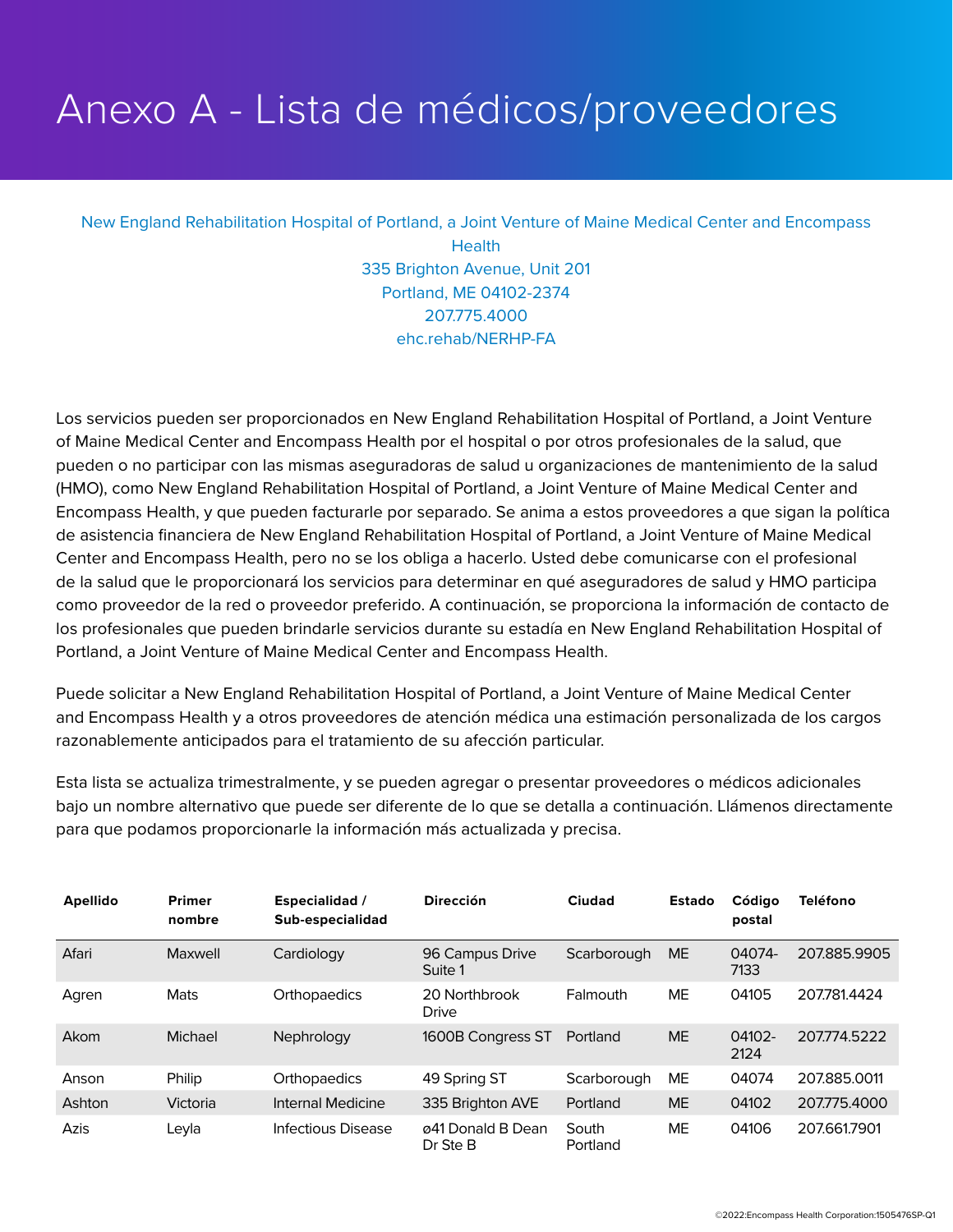| <b>Apellido</b> | Primer<br>nombre | <b>Especialidad /</b><br>Sub-especialidad | <b>Dirección</b>                     | <b>Ciudad</b>     | <b>Estado</b> | Código<br>postal | <b>Teléfono</b> |
|-----------------|------------------|-------------------------------------------|--------------------------------------|-------------------|---------------|------------------|-----------------|
| <b>Babikian</b> | George           | Orthopaedics                              | 5 Bucknam Road<br>Suite 1D           | Falmouth          | <b>ME</b>     | 04105            | 207.781.1551    |
| Barth           | Konrad           | Neurosurgery                              | 49 Spring ST                         | Scarborough       | ME            | 04074            | 207.885.0011    |
| <b>Becker</b>   | Michael          | Orthopaedics                              | 5 Bucknam Road<br>Suite 1D           | Falmouth          | <b>ME</b>     | 04105            | 207.781.1551    |
| <b>Binette</b>  | Michael          | Orthopaedics                              | 49 Spring ST                         | Scarborough       | ME            | 04074            | 207.885.0011    |
| <b>Branch</b>   | Benjamin         | <b>Physical Medicine</b><br>Rehab         | 49 Spring ST                         | Scarborough       | ME            | 04074            | 207.885.0011    |
| <b>Buxton</b>   | Douglas          | <b>Physical Medicine</b><br>Rehab         | 49 Spring ST                         | Scarborough       | ME            | 04074            | 207.885.0011    |
| Camuso          | Matthew          | Orthopaedics                              | 335 Brighton AVE<br>Suite 200        | Portland          | <b>ME</b>     | 04102            | 207.662.8600    |
| Cantlin         | Patricia         | Nephrology                                | 1600B Congress ST                    | Portland          | ME            | 04102-<br>2124   | 207.774.5222    |
| Coffin          | Samuel           | Thoracic and<br>Cardiovascular<br>Surgery | 96 Campus Drive<br>Suite 1           | Scarborough       | <b>ME</b>     | 04074-<br>7133   | 207.885.9905    |
| Cole            | Karin            | <b>General Surgery</b>                    | 195 Fore River<br>Parkway Suite 420  | Portland          | ME            | 04102-<br>2788   | 207.553.6500    |
| Collard         | Jamie            | <b>Internal Medicine</b>                  | 335 Brighton Ave                     | Portland          | <b>ME</b>     | 04102            | 207.775.4000    |
| Collins         | Stephanie        | Manipulative<br>Medicine                  | 96 Ocean St Ste 4                    | South<br>Portland | ME            | 04106            | 207.239.6547    |
| Cosma           | loan             | Nephrology                                | 1600B Congress ST                    | Portland          | <b>ME</b>     | 04102-<br>2124   | 207.774.5222    |
| DiConzo         | Katherine        | <b>Nurse Practitioner</b>                 | 335 Brighton AVE                     | Portland          | ME            | 04102            | 207.775.4000    |
| Dow             | Molly            | Physician Assistant                       | 335 Brighton Ave                     | Portland          | <b>ME</b>     | 04102            |                 |
| Ecker           | Robert           | Neurosurgery                              | 49 Spring ST                         | Scarborough       | ME            | 04074            | 207.885.0011    |
| Evans           | Paul             | Physician Assistant                       | 5 Bucknam Road<br>Suite 1D           | Falmouth          | <b>ME</b>     | 04105            | 207.781.1551    |
| Fridman         | Fred             | <b>Physical Medicine</b><br>Rehab         | 335 Brighton AVE                     | Portland          | ME            | 04102            | 207.775.4000    |
| Hanley          | Sean             | Orthopaedics                              | 1601 Congress ST                     | Portland          | <b>ME</b>     | 04102            | 207.774.5113    |
| <b>Hawkins</b>  | Robert           | <b>General Surgery</b>                    | 887 Congress ST<br>Suite 400         | Portland          | ME            | 04102            | 207.774.6368    |
| Heyl            | Barbara          | Physician Assistant                       | 818 Congress ST                      | Portland          | <b>ME</b>     | 04102            | 207.773.8161    |
| Kleinman        | Michael          | Neurology                                 | 49 Spring ST                         | Scarborough       | ME            | 04074            | 207.883.1414    |
| Kontrient       | Evgeni           | Internal Medicine                         | 335 Brighton Ave                     | Portland          | ME            | 04102            |                 |
| Kunin           | Howard           | Psychology/<br>Neuropsychology            | 335 Brighton AVE<br><b>Unit 201</b>  | Portland          | ME            | 04102            | 207.662.8660    |
| Lawhead         | <b>Brian</b>     | Physician Assistant                       | 335 Brighton AVE<br>Suite 200        | Portland          | ME            | 04102            | 207.662.8600    |
| Mahmoud         | Hassan           | Nephrology                                | 1600 B Congress St                   | Portland          | МA            | 04102            |                 |
| Mangray         | Mahendra         | Nephrology                                | 1600B Congress<br>ST <sub>0</sub>    | Portland          | ME            | 04102-<br>2124   | 207.774.5222    |
| Marchand        | Sarah            | Physician Assistant                       | 66 Bramhall St Ste<br>G <sub>1</sub> | Portland          | ME            | 04102            |                 |
| Marino          | Richard          | Geriatric Medicine                        | 66 Bramhall ST<br>Suite G1           | Portland          | <b>ME</b>     | 04102            | 207.662.3157    |